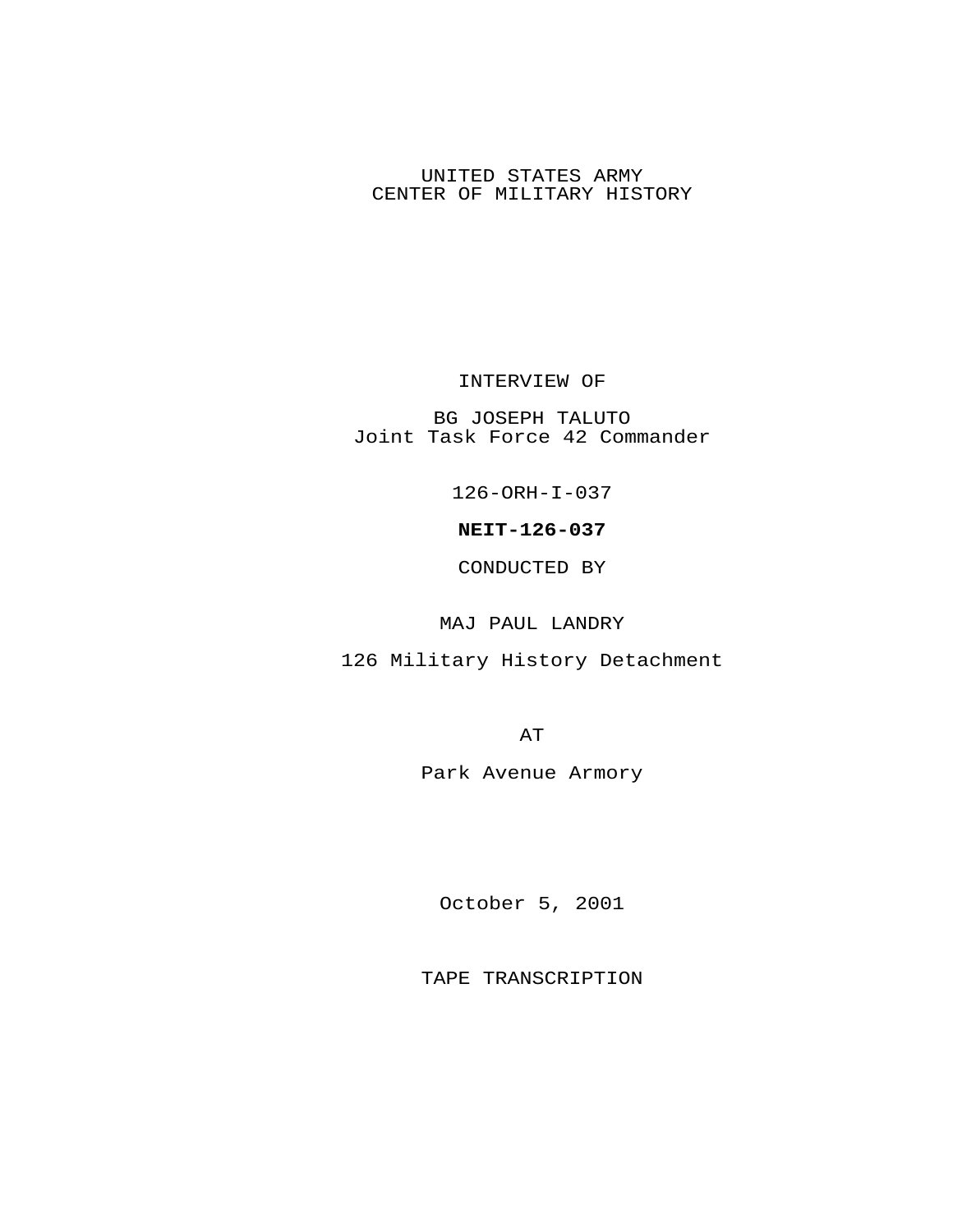| $\mathbf{1}$ | PROCEEDINGS                                            |
|--------------|--------------------------------------------------------|
| 2            | MAJ LANDY: MAJ Paul Landry, 126th Military             |
| 3            | History Detachment. The date is 5 October 2001 at 1210 |
| 4            | hours, an oral history interview at the Park Ave.      |
| 5            | Armory in New York City.                               |
| 6            | Sir, if I could ask you to state your name and         |
| 7            | spell your last name for me, sir?                      |
| 8            | BG TALUTO: Yes. BG Joe Taluto, T-a-l-u-t-o.            |
| 9            | MAJ LANDY: Sir, what is your current assignment?       |
| 10           | BG TALUTO: I'm the assistant deputy and the            |
| 11           | deputy commander for maneuver of the 42nd Infantry     |
| 12           | Division. And I'm currently serving as a Joint Task    |
| 13           | Force commander with the World Trade Center disasters. |
| 14           | MAJ LANDY: How long have you been on the ground        |
| 15           | here now?                                              |
| 16           | BG TALUTO: I've been here since the 18th of            |
| 17           | September.                                             |
| 18           | MAJ LANDY: Okay. When you first heard of the           |
| 19           | attack on the World Trade Center where were you and    |
| 20           | what were you doing?                                   |
| 21           | BG TALUTO: I was with my headquarters at a Battle      |
|              |                                                        |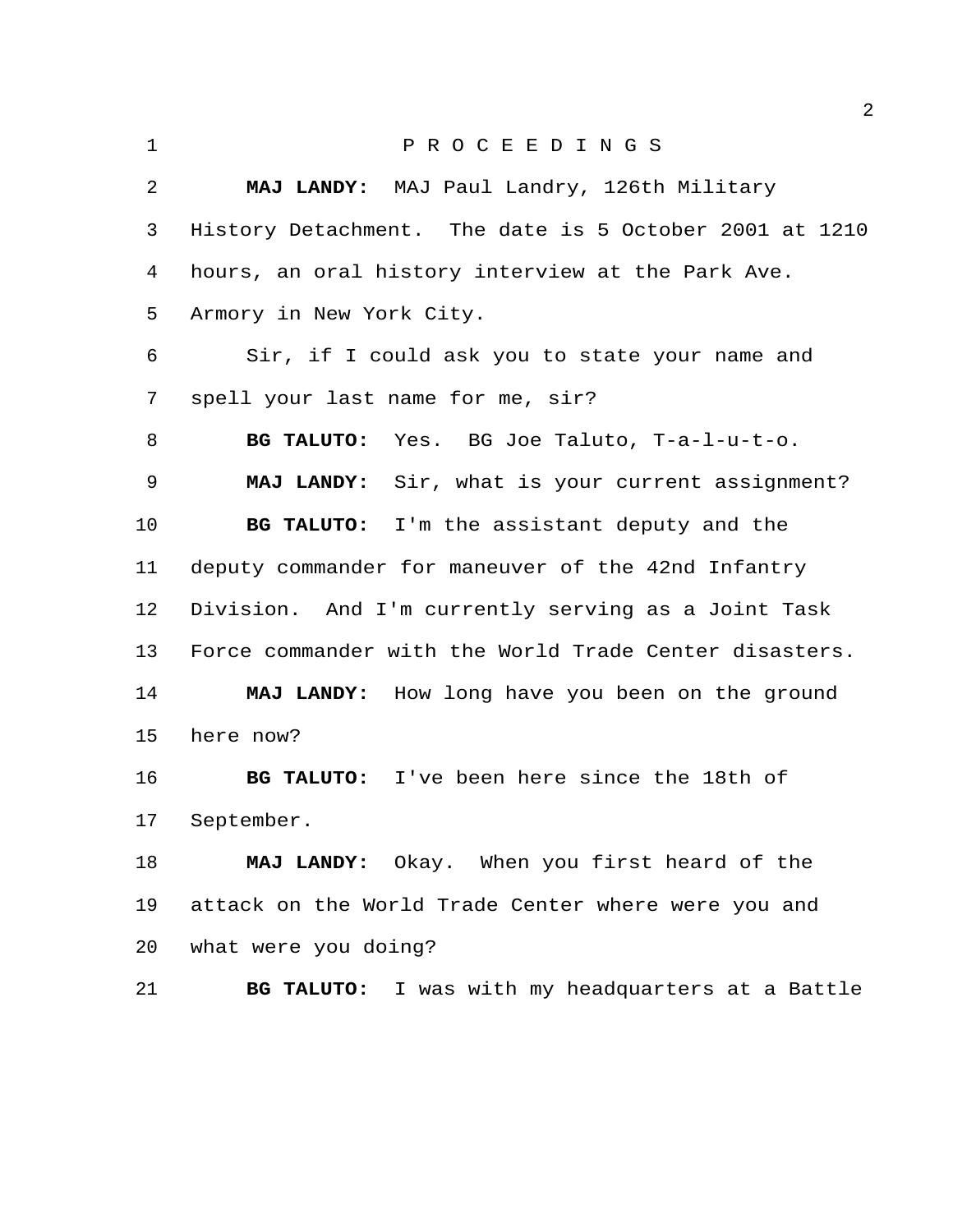Command Training Program seminar at Fort Leavenworth, Kansas. I became aware of the attack when we were called out of the seminar room and basically to watch the events unfold on television.

 At that point I returned a call to our headquarters in New York at the Division of Military Naval Affairs and spoke to the deputy adjutant general, BG Bill Martin, and discussed with him the events of what was going on.

 He recommended that we return home at least with a small detachment of people in order to be available for any duties that might be associated with the disaster. Once I did that I informed our commanding general Tom Garrrett, of that requirement and immediately started to assemble the team to come back to New York state. That team consisted of myself and nine other people.

 We left Fort Leavenworth at 1:15 eastern standard time and arrived back at the headquarters in Troy, New York 21 hours later the next day. GEN Garrett and the rest of the staff also departed the seminar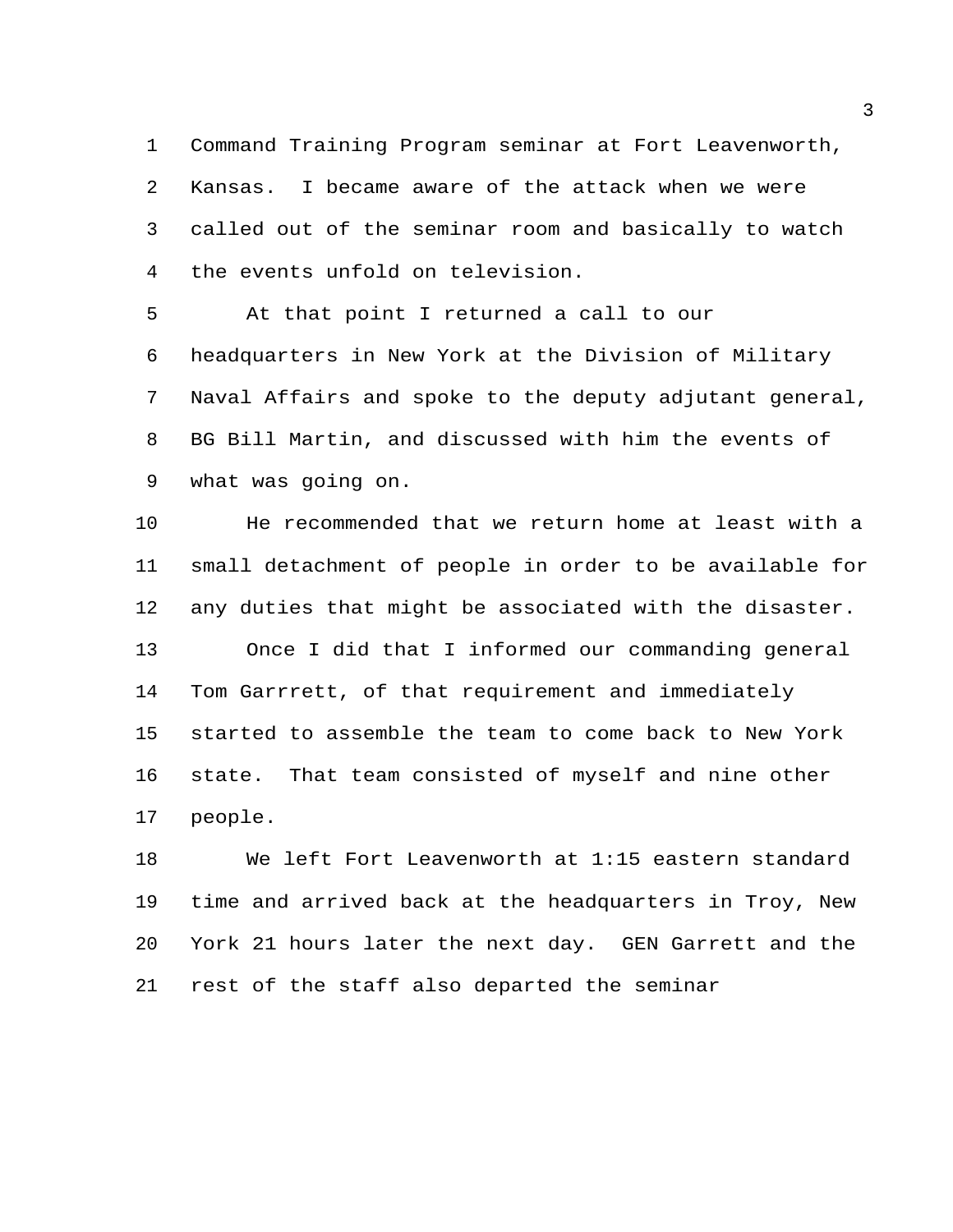approximately six hours after we did.

 During that trip we were involved in alerting and mobilizing units that were going to be placed in support of the unit in charge of the disaster site at that time, which was the 53rd Troop Command. And we did so.

 We put together a task force out of Buffalo and we coordinated their assemblage and movement to the disaster area for the use of the Troop Command.

 **MAJ LANDY:** Sir, do you know which units were among the first to be called up during the 11th and the 12th of September?

 **BG TALUTO:** Well, there was a combination of several units in the state of New York out of the 42nd Division, the 27th Brigade and the Troop Command. Out of the 42nd Division we alerted the 69th Infantry Battalion, the 258 Field Artillery Battalion, the 101 Armor Battalion, the 152 Engineer Battalion, the 642 Division Aviation Support Battalion and the 342 Forward Support Battalion. Those were amongst the 42nd Division units that were alerted.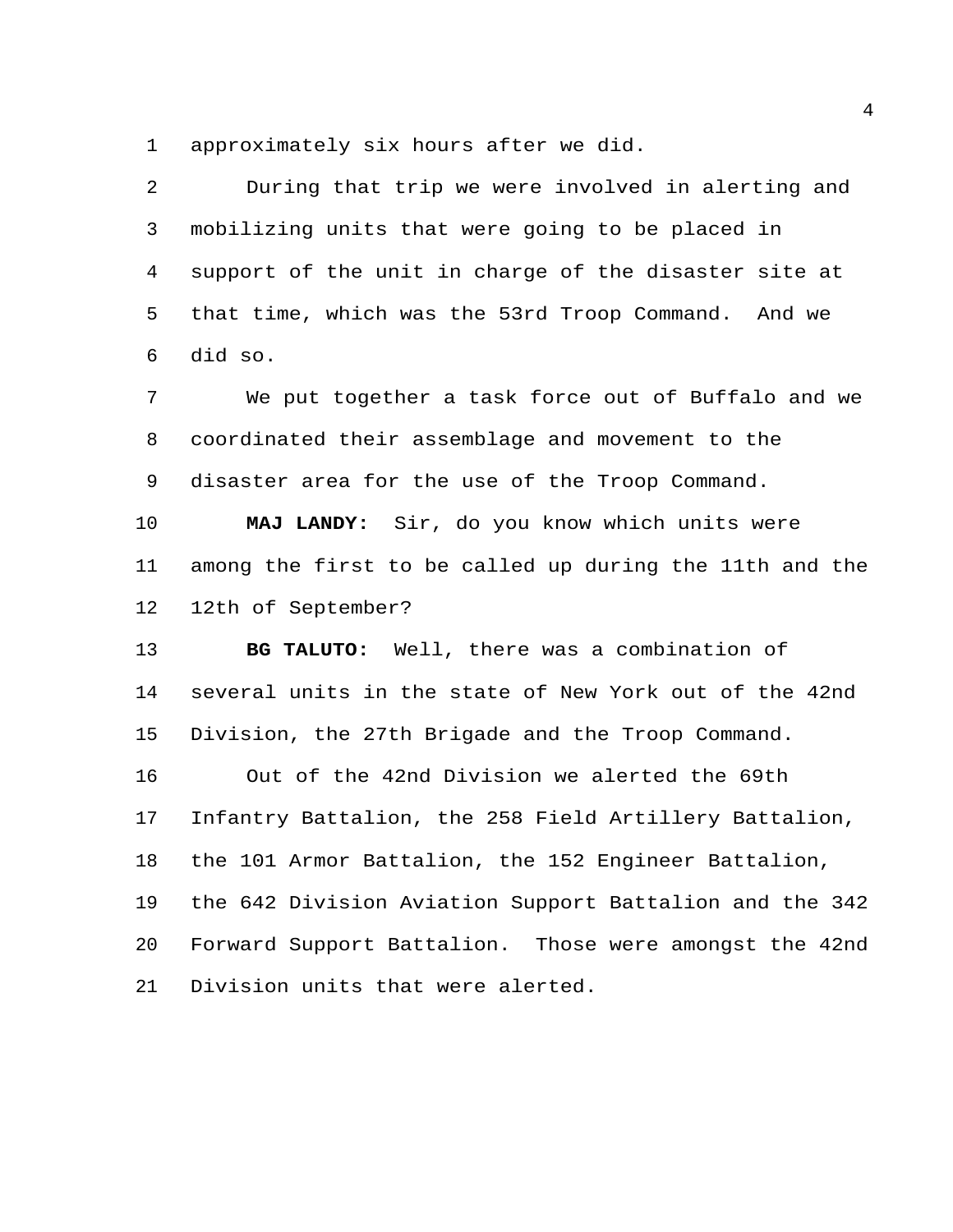**MAJ LANDY:** Now, the higher headquarters prior to your arrival was the 53rd Troop Command. When did you do that battle hand-off with them?

 **BG TALUTO:** Well, that battle hand-off began on the 18th of September with leaders in reconnaissance and interaction with the Troop Command and staff. And subsequently we were issued orders that we would take command and control of the operation on the 22nd of September at noon.

 **MAJ LANDY:** This is a Joint Task Force headquarters. Can you tell me what type of units are currently involved in this operation?

 **BG TALUTO:** Yes. The orders were to form a Joint Task Force headquarters. And let me just talk about that, the orders I got on or about the 19th of September. And the order was to conduct a relief in place of the units currently in support of the disaster site and to establish a sustained operation.

 We were assigned a force list consisting of Army National Guard, Air National Guard for New York and New York Naval Malitia forces as well as a contingent from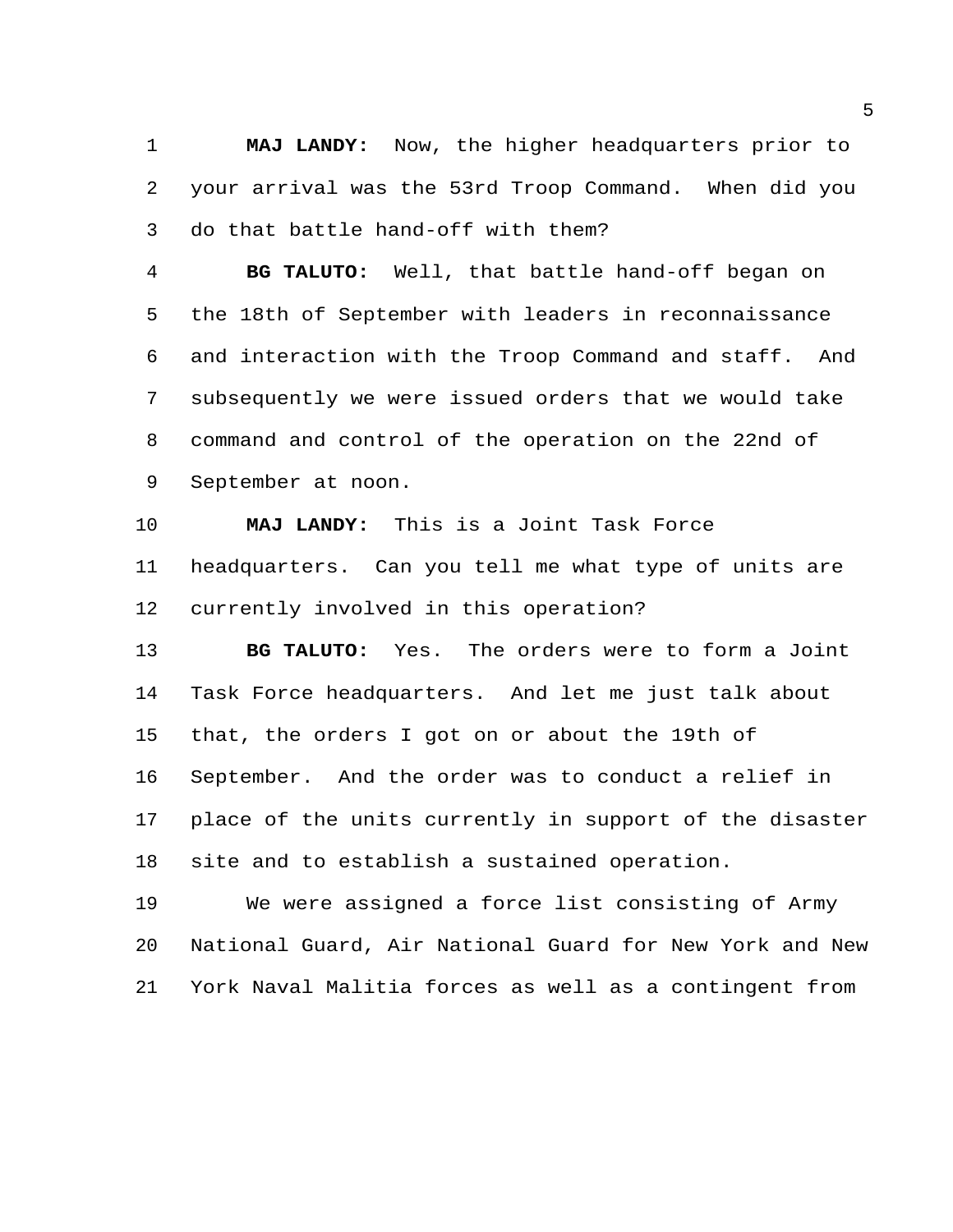the New York Guard, which is a state defense force, a volunteer force that exists in the state of New York. So we assembled a task force that was not to exceed 2,700 in support of the operations.

 **MAJ LANDY:** What is your current estimated operating strength now?

 **BG TALUTO:** We are now currently operating at 1,730. Over the course of the past two and a half weeks the Task Force has come down from its original high of something approximately 2,300. These forces are still consistent of Army, Air, Navy and the state defense forces from the state of New York.

 **MAJ LANDY:** Your initial mission you stated earlier was conduct relief in place and to begin sustainment operations. Here we are now a couple of weeks into this. Has your mission changed any, and if so what has that mission become?

 **BG TALUTO:** Yes. The relief in place was accomplished approximately the 24th of September. And I considered the Task Force to have established a sustained operation on the approximately 30th of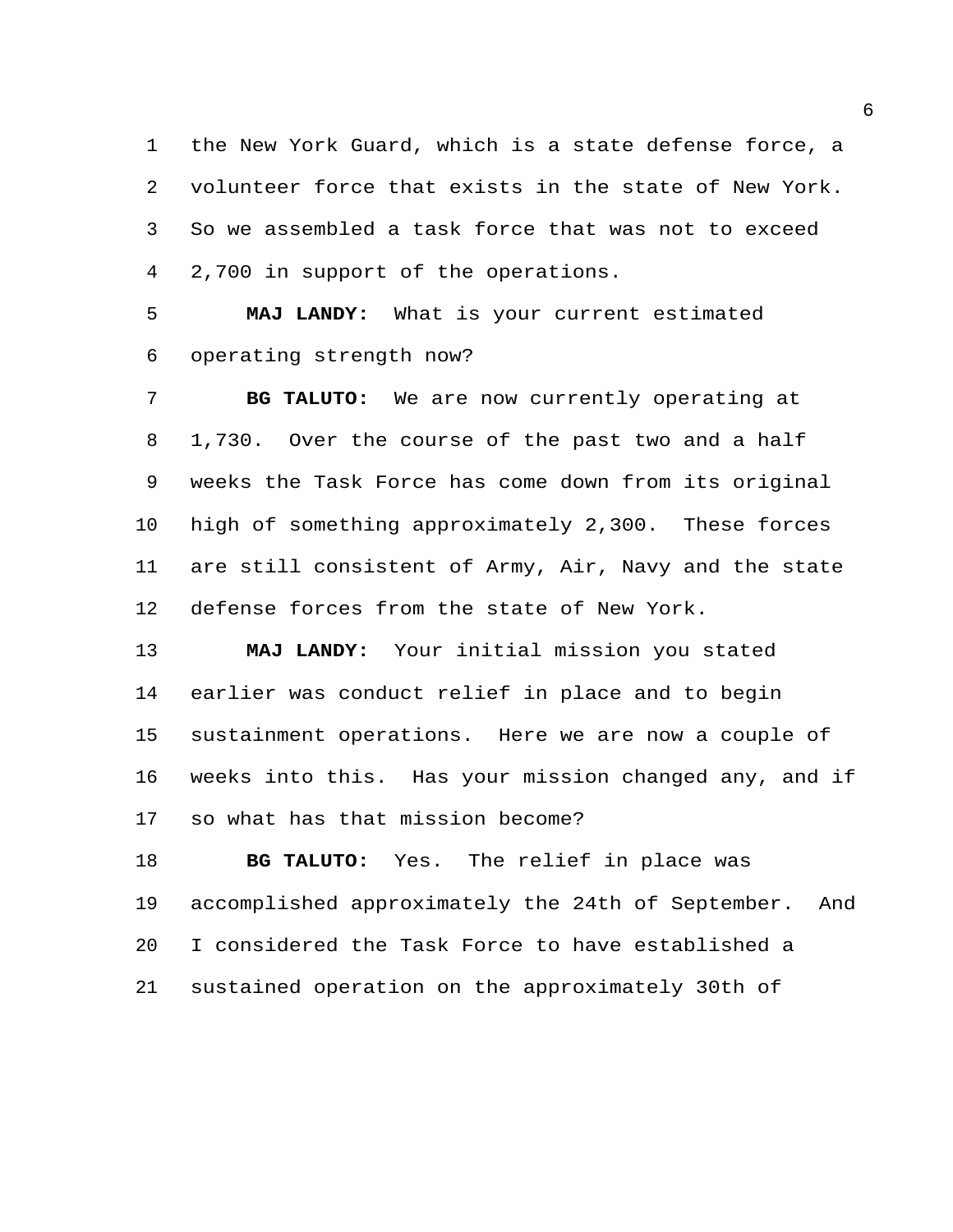September with the establishment of an installation base on Governor's Island.

 At that time the mission statement was changed from a relief in place and established sustained operations to conduct missions until properly relieved in support of the New York City disaster area.

 **MAJ LANDY:** You mentioned Governor's Island. Can you talk to me a bit about the operation that's going on there?

 **BG TALUTO:** Well, the basing of the force in New York City was not stable when I arrived. We had troops in various places sleeping. And a more permanent solution was sought. When I got here the Governor's Island option was on the table and being worked. So I just fell in on that. It did become reality on the 22nd of September.

 The Governor's Island thing was approved. And then we began making our preparations for the establishment of the base. And this was in order to house a substantial amount of the Task Force on Governor's Island so that we would have it for the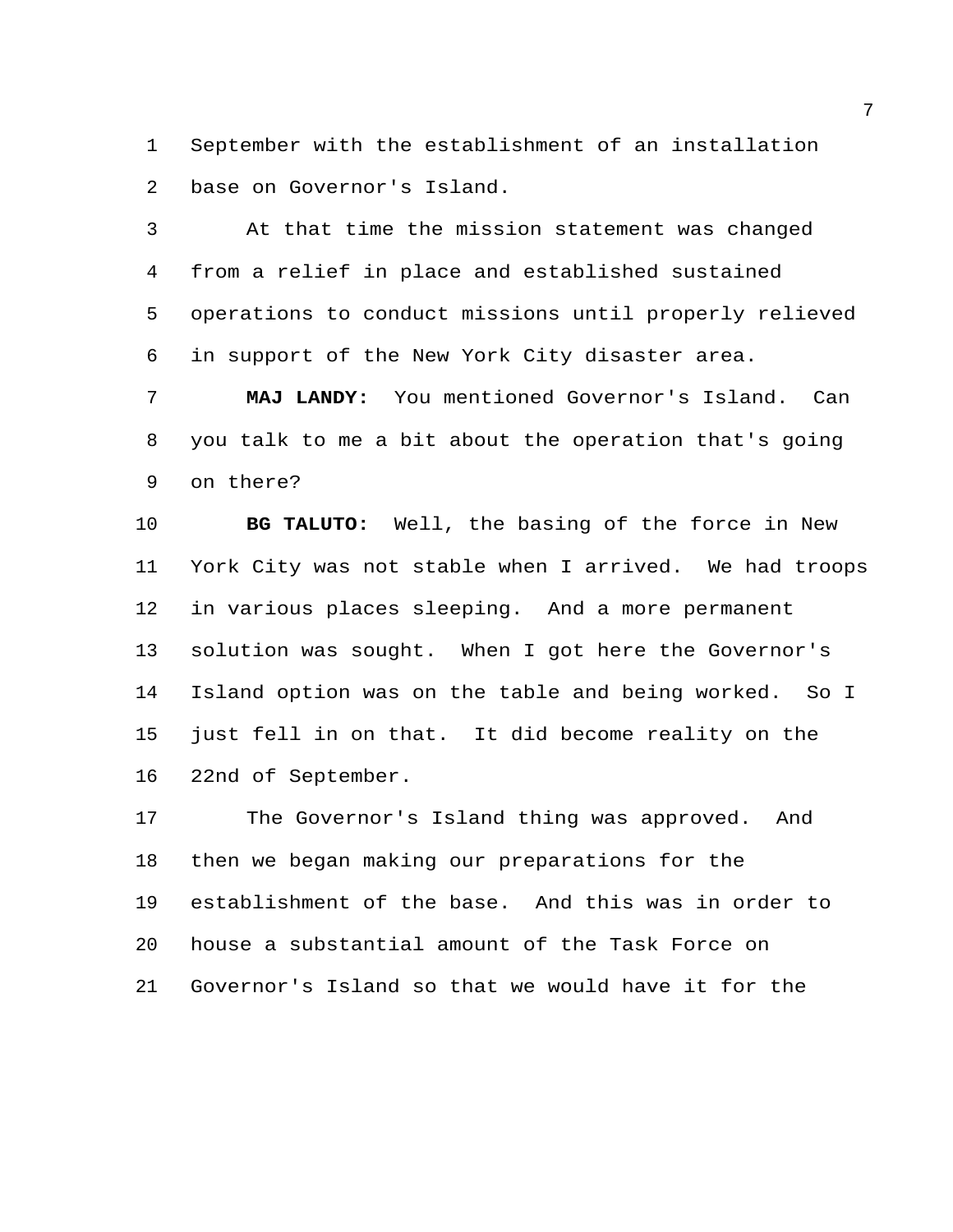duration of the support exercise here in New York City.

 We formed a task force that had exclusive responsibility for establishing the base and housing troops on the island. That task force accomplished that. In approximately four days the island was made ready by bringing the moth balled buildings, buildings out of moth ball, bringing the online with hot water, heat, electricity.

 We established other facilities, messing facilities, medical facilities for the communications infrastructure and the like and pushed over numerous amounts of supplies over the island and then moved in about 750 troops someplace around the -- between the 28th and the 30th of September. And currently that base is operating now at about that strength.

 **MAJ LANDY:** Since you've taken over the operation, have the soldiers that are on the ground been the same soldiers that were here, or has there been some sort of rotational plan? How is that working out?

 **BG TALUTO:** After the initial relief in place, which was relieving the initial, the first responders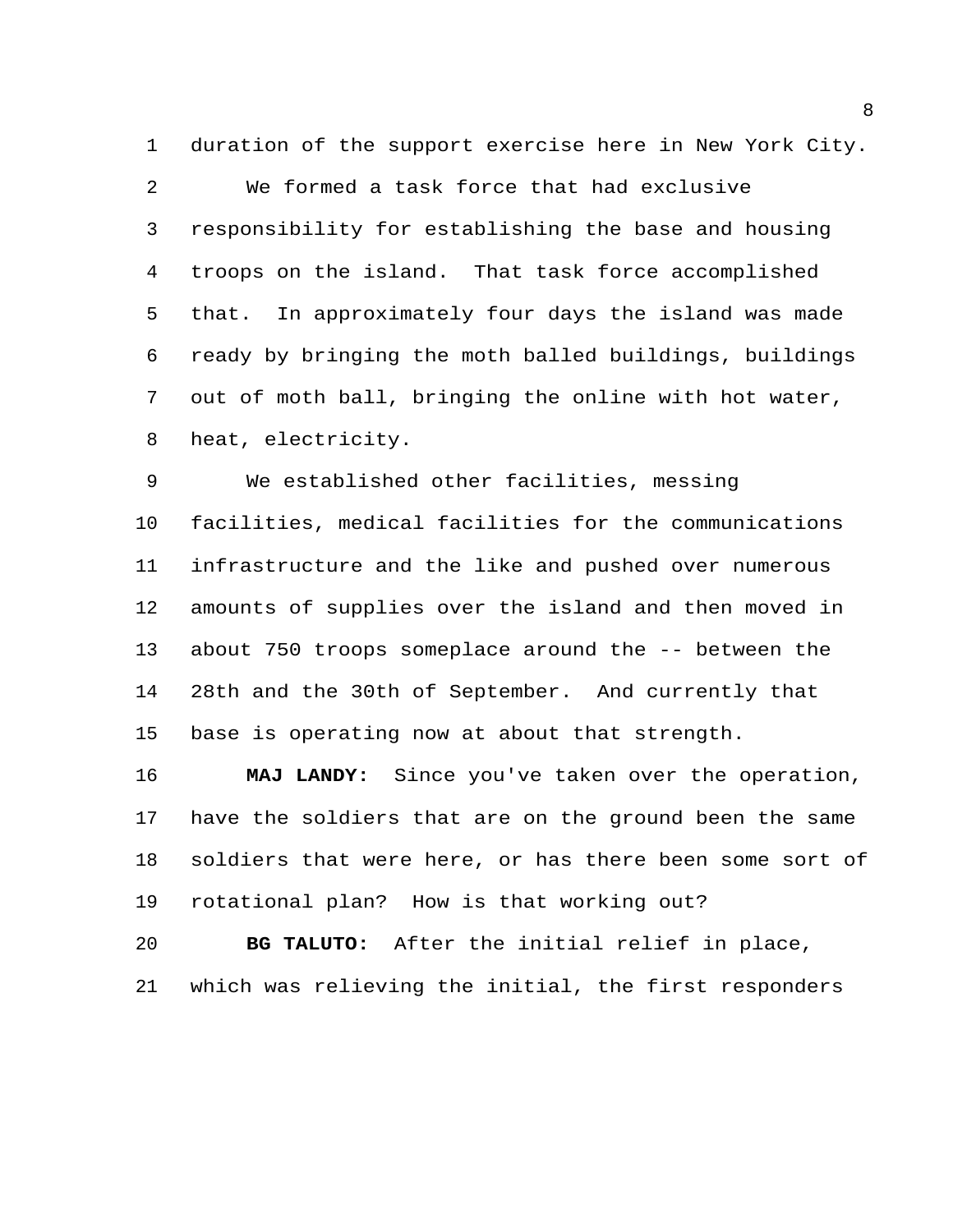to the force, we are currently -- it was the 5th and 6th of October going to conduct another turnover of troops.

 So we have basically rotated troops in about two- week increments and we have changed out command control headquarters on one weekend and then brought in fresh troops on the next weekend alternating between sending the work force home and having the C-2 remain in place and then alternating one week after the other.

 So it's been about a two-week rotation offset by changing out certain people one week.

 **MAJ LANDY:** Have there been any difficulties making that transition between the different forces? **BG TALUTO:** The initial relief in place was difficult because there was no housing available. We had to scramble around for bed space on the U.S.S. Comfort, which was used as an outlet to house people which was a temporary situation.

 We had to establish our Joint Task Force headquarters at the same time as conducting a relief in place, which was somewhat difficult. We established an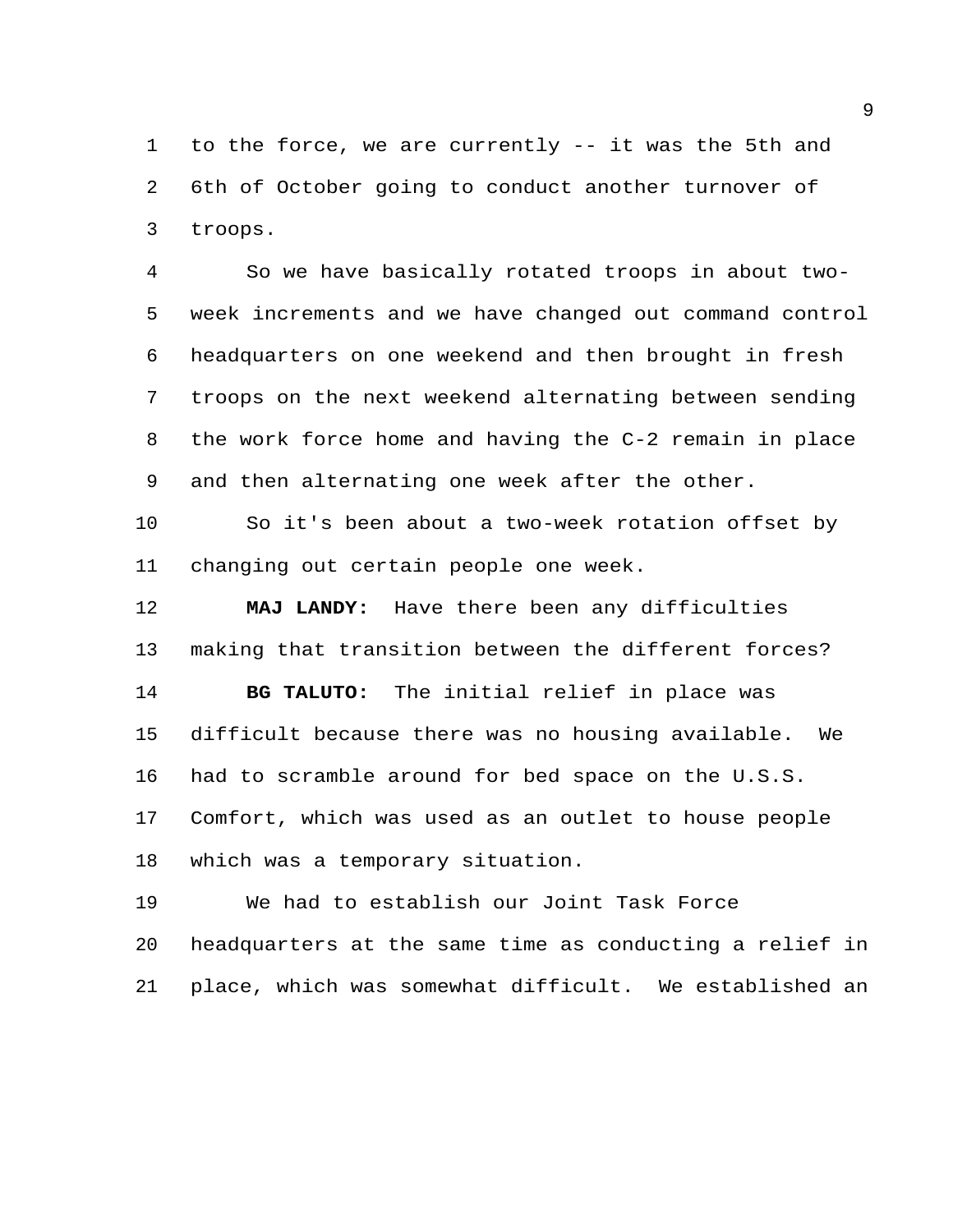intermediate staging base at Camp Smith for receptions, stationing and (inaudible) integration into the area. We brought forces in there, mustered them in and prepared them for moving into the area to assume the responsibility.

 So that relief, the initial relief in place was difficult. Since then, of course, having the Joint Task Force headquarters established and fully in command and in control we've been able to make proper orders and plans in advance. And that has now made the operation much smoother and less difficult.

 **MAJ LANDY:** So you're basically running sort of a mobilization station in essence at Camp Smith for these folks?

 **BG TALUTO:** Yes. I wouldn't say it's a mobilization station. I would just say it was a reception station for mustering in and making sure we had the proper troop count and for moving them into the area in an orderly manner when called for as compared to having them report right down into the disaster area, which would be very confusing, until we were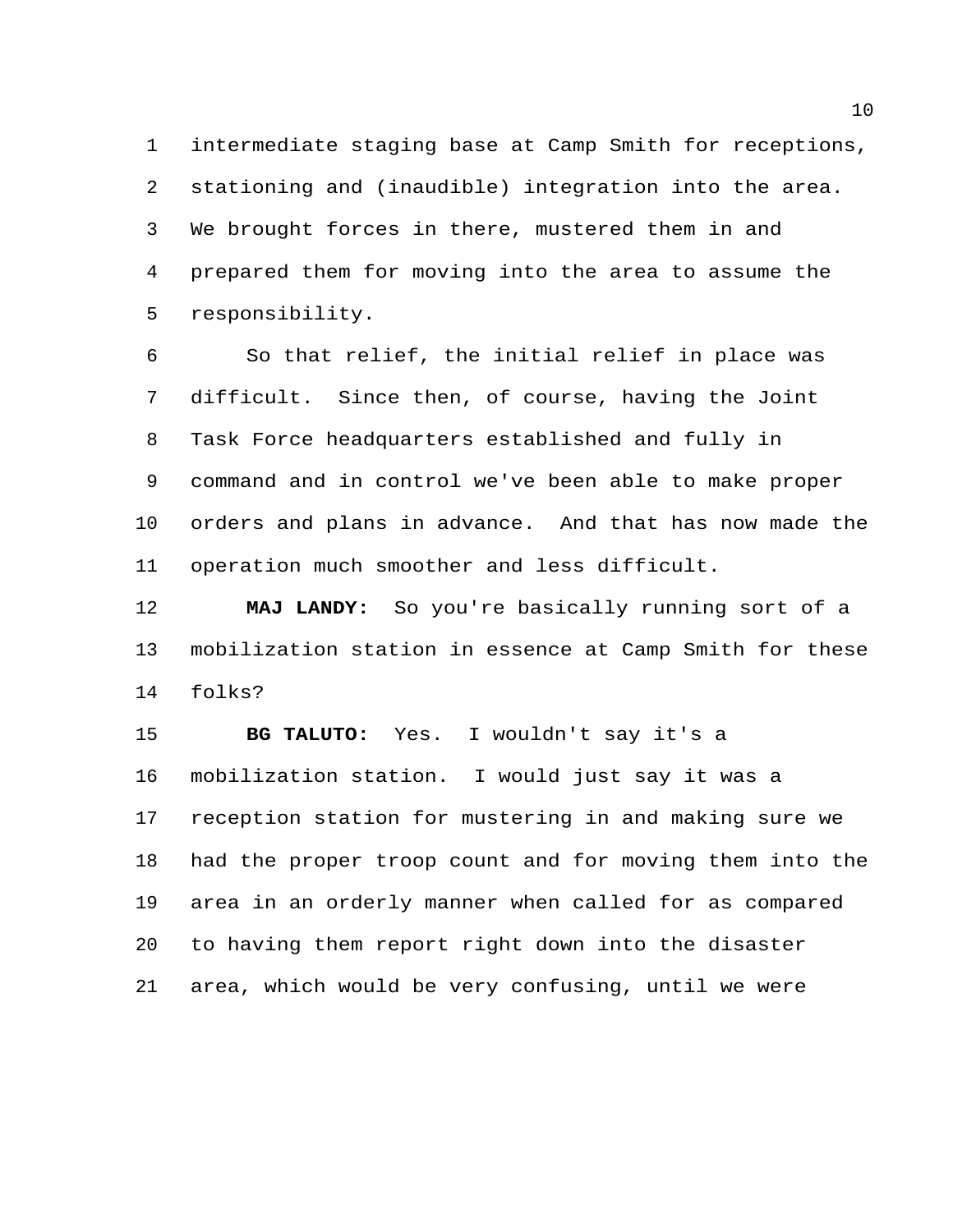ready to receive them. So it serves those purposes.

 **MAJ LANDY:** This appears to be a fairly logistics intense operation. Would that be fair to say? **BG TALUTO:** Well, the logistics of supporting our own force is a substantial piece of work. About 16 percent of our force is based on supporting ourselves, housing our troops, transporting our troops, feeding them, caring for them, medical, et cetera. And so this is a fairly substantial deployment. It's a large number of troops to maintain. And therefore, there is a logistical tail to it that requires from all the proper command control and logistical elements to sustain the force.

 **MAJ LANDY:** How has communication been, and what assets are you using to communicate throughout the operation?

 **BG TALUTO:** Well, the primary communication tool is a cellular phone system. That has been our mobile on the street phone communications, I should say. We have had very little FM organic type communication systems which has not been necessary. With the use of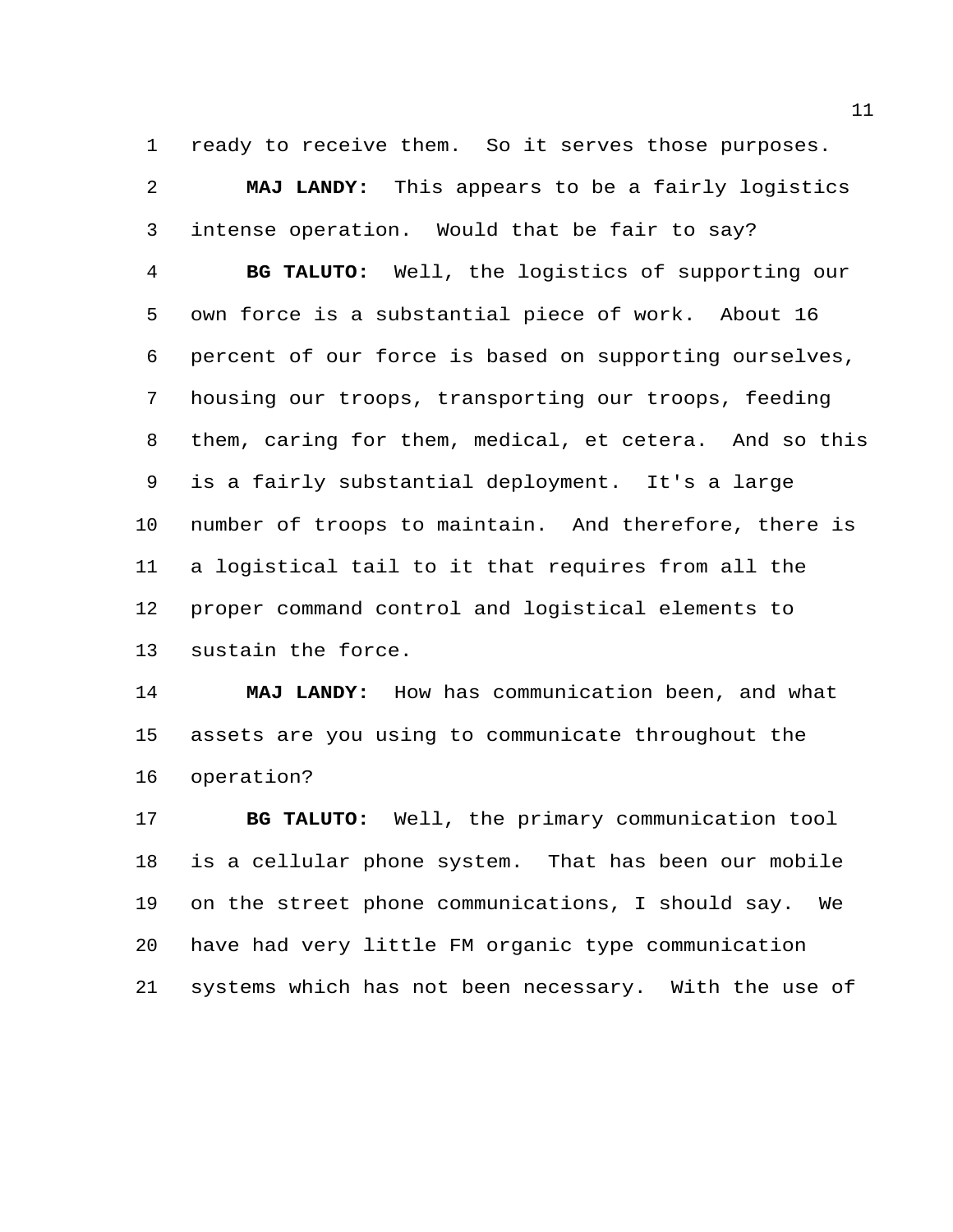the cell phones we have established hard-line

 communications, telephone systems, to various command posts, et cetera.

 **MAJ LANDY:** How is the relationship going between the military and the civilian authorities?

 **BG TALUTO:** Before I go onto that just let me just make one more comment about --

**MAJ LANDY:** Sure.

 **BG TALUTO:** -- communications. The use of the cell phones has been very effective. However, in the early stages they may not have been as effective. But based on the fact that several of the cellular towers were taken out in the attack and communications, is at least in the early stages of the exercise, is a concern and we need to prepare properly for it. Okay. Onto the question of --

 **MAJ LANDY:** When it comes to dealing with -- it sounds like you have a pretty tight, in-place command and control organization from the military side of the house. How is that working in conjunction with our civilian counterparts?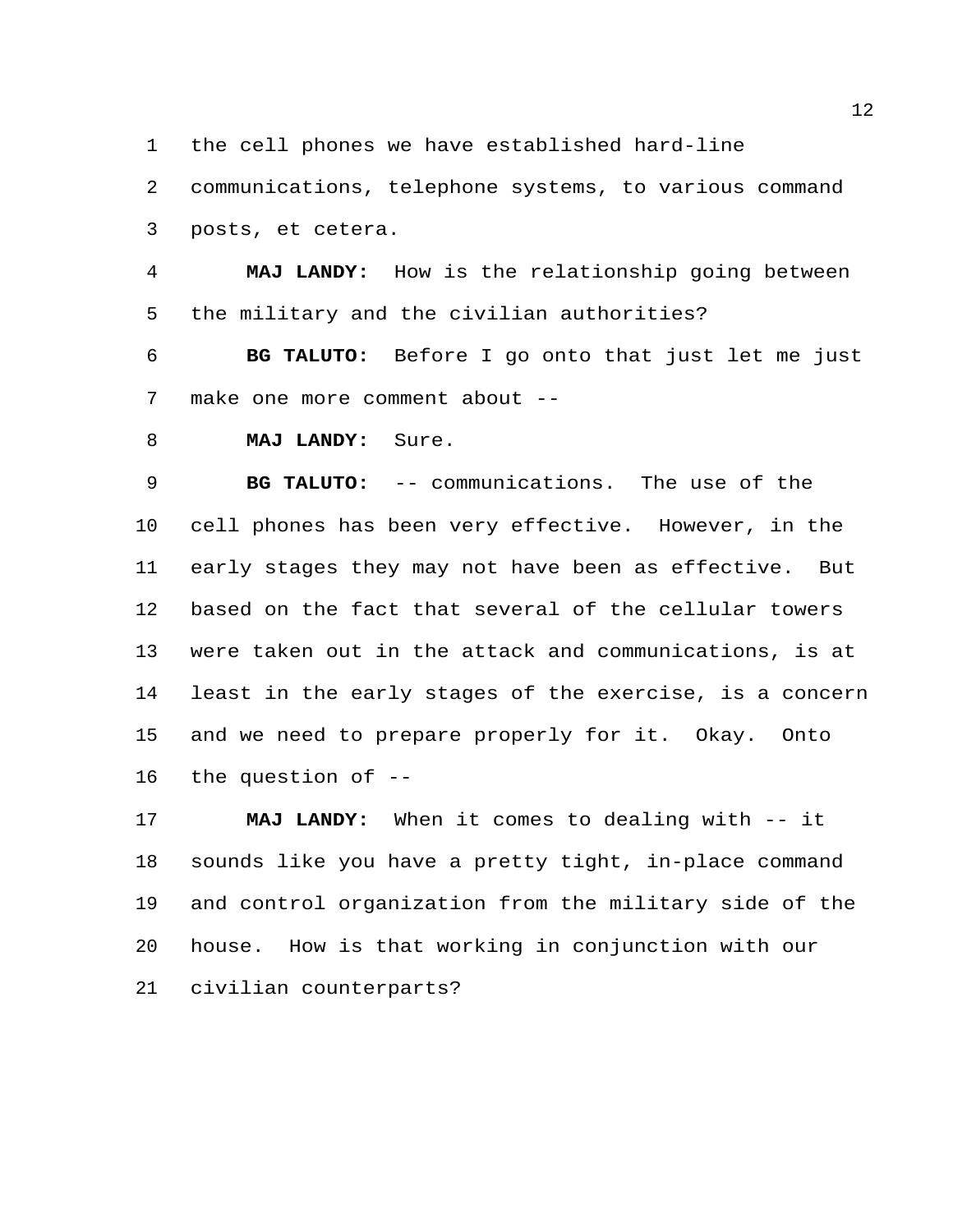**BG TALUTO:** The liaisoning in these types of operations is extremely important. And we must establish very strong liaisons with the civilian agencies that you're representing.

 In this case we are working security missions with the New York Police Department so liaisoning with the New York Police Department is very important from the very top of the organization all the way through the operating levels.

 The city emergency management office is another key place and a key customer. We have had to liaison strongly with them making sure that we were in support with the Office of Emergency Management of New York City in the area logistics infrastructure, which we're supporting, and the security infrastructure, which we're supporting.

 So liaisoning is very important. Our military chain of command is in tact to control our forces. But we are always in support of some civilian organization, be it the -- more than one obviously can be at a time as in this case with the New York Police Department,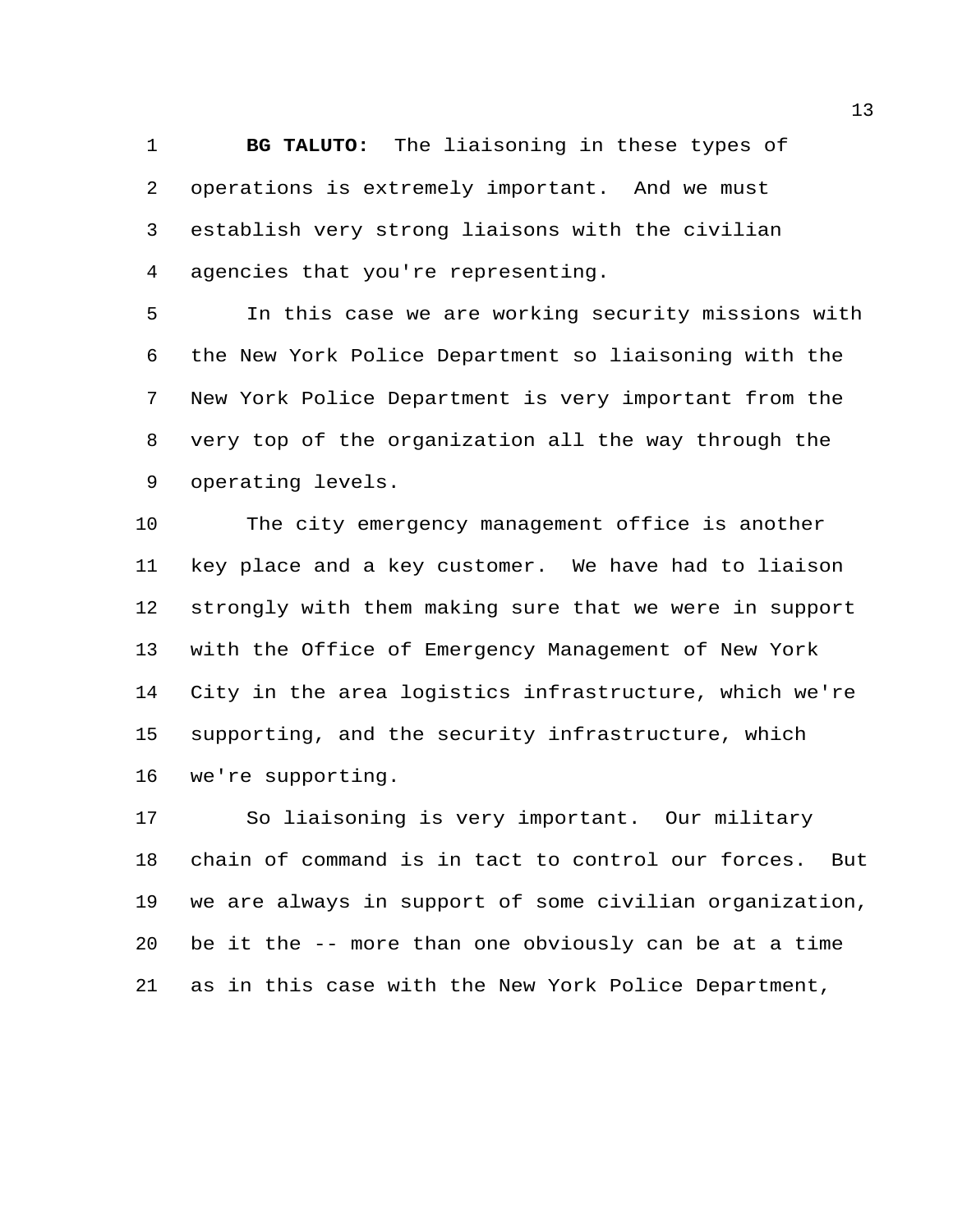New York City Office of the Emergency Management and various other agencies.

 Maybe I can talk to you a little bit about the missions that we are doing.

**MAJ LANDY:** Sure.

 **BG TALUTO:** In this exercise security has been the main mission. That security mission has numerous tasks assigned to it. We have been involved under the security banner in traffic control, pedestrian control, escort services, escorting people into their homes and businesses, you know, in the disaster area.

 We've been asked to look over key infrastructure things like electrical cables that were put in to support the operation after they had been taken out. We've been asked to monitor trucks in and out of the site from a security standpoint and a tracking standpoint.

 So site security has been one of our major missions down here, and the bulk of our work force has been assigned to doing those types of tasks. We have also been involved in supporting the logistics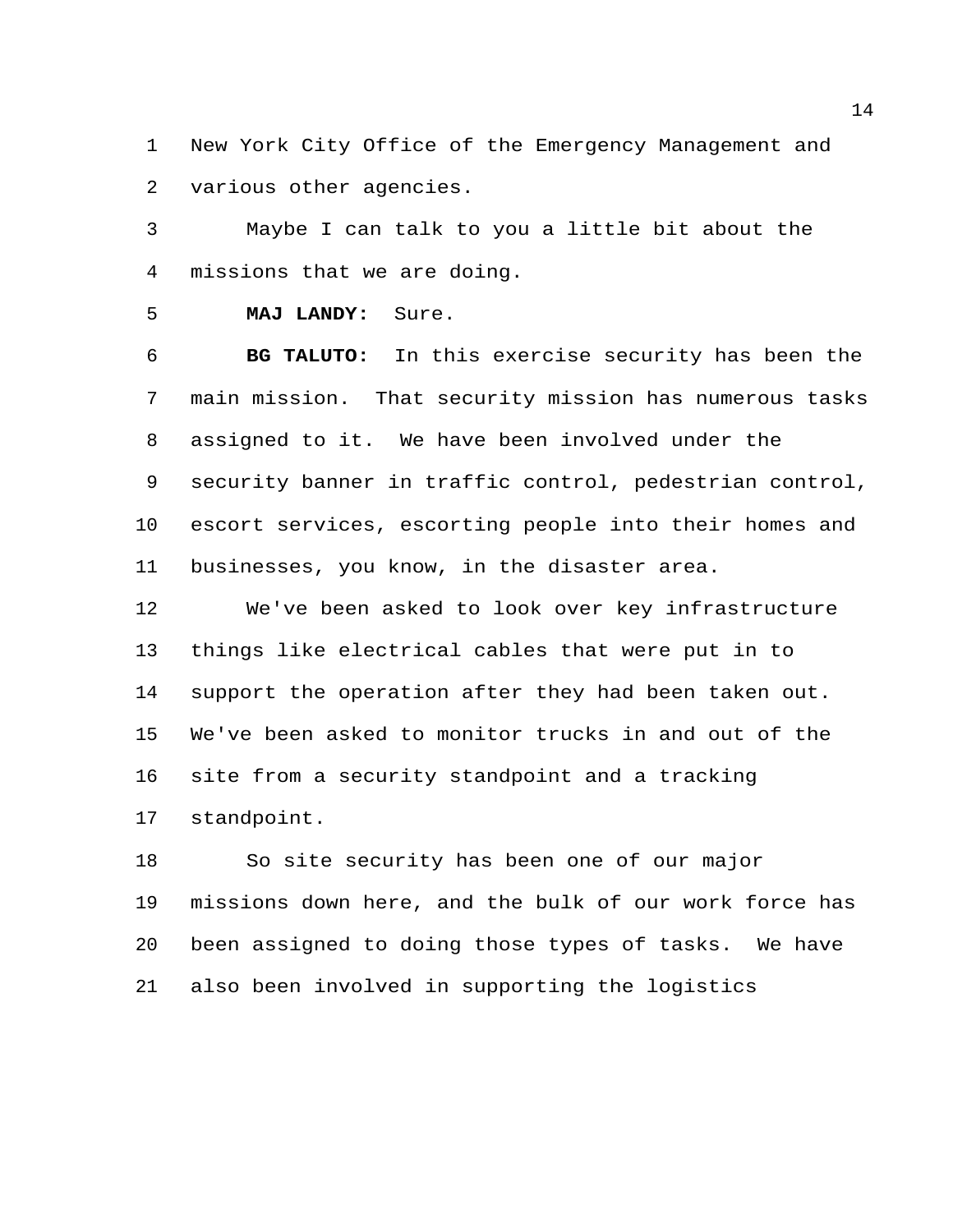infrastructure of the emergency. We have received supplies.

 We have categorized the supplies into essential and non-essential elements. We have trucked the non- essential elements out of the city area. We have reorganized the essential elements into another warehouse and cataloged them.

 We have supported the work site with supply points bringing tools and equipment to the work site to those supply points, and the personnel working on the disaster site itself have been able to access.

 We have been involved in a third area which we call credentialing, which has been to actually credential people and contractors to enter the site area. That's been a very difficult mission. But we have, we've gotten on top of that. And those are the three major areas that we have supported in this emergency system.

 **MAJ LANDY:** Now, with all those different missions going on, how are you finding both yourself, the staff and soldiers in making the transition from that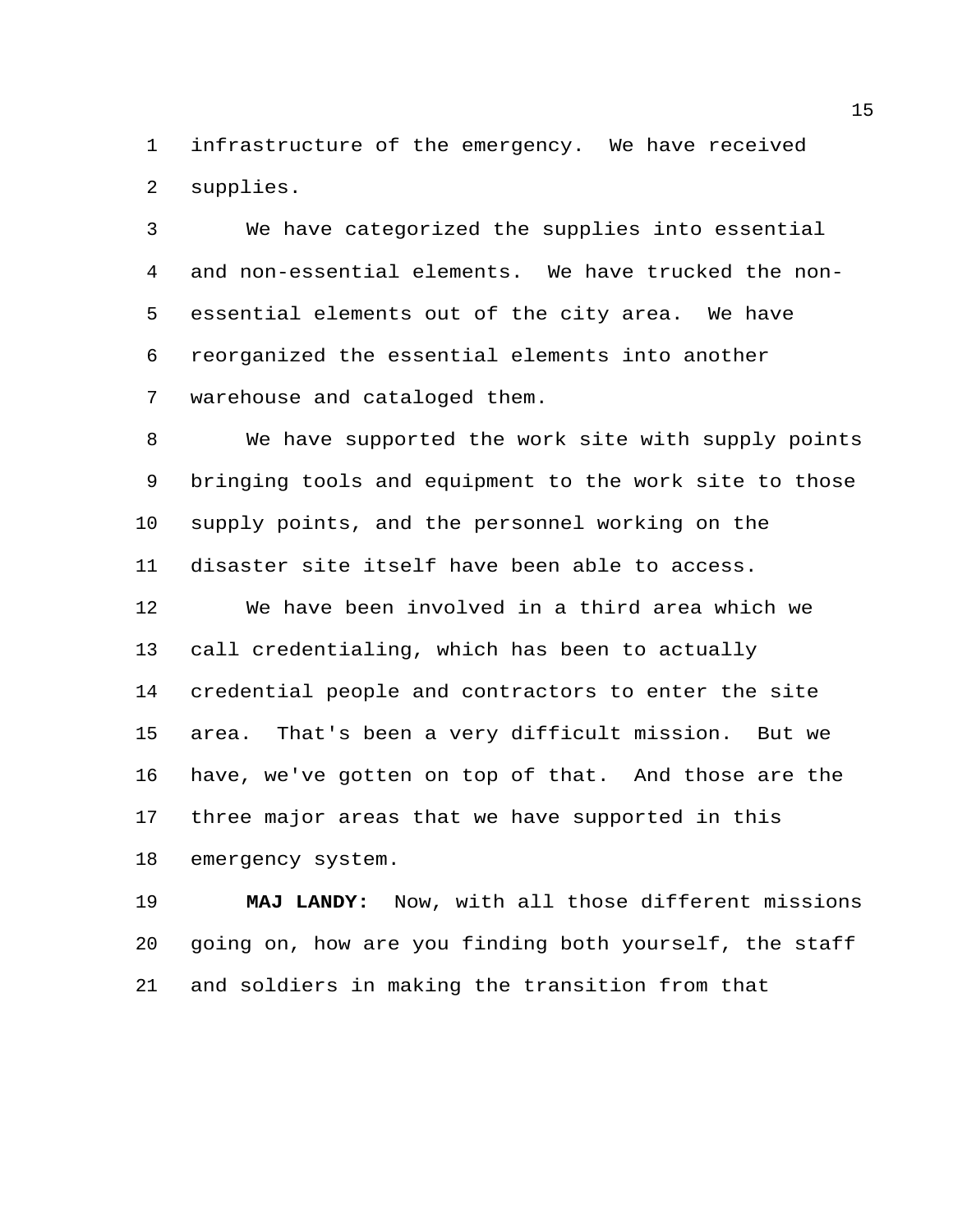atypical, you know, the war-fighter scenario that we're all used to training for into now this support role where we're conducting multiple missions in support of civilian authorities? Has it been an easy transition, has it been difficult, you know, your opinion on that, sir?

 **BG TALUTO:** Well, I think all of our military training is absolutely applicable in this situation the way we task organize, establish relationships in command and control pieces is all what makes us a very unified and responsive force.

 The key tenets of the way we give orders and do orders and do mission analysis and develop courses of actions and make decisions and our military decision- making process are all extremely applicable. We can handle a wide range of different missions through task organizing.

 We have currently what we would consider to be a brigade element in support of the site security mission and a battalion element in support of the logistics mission and a company team in support of the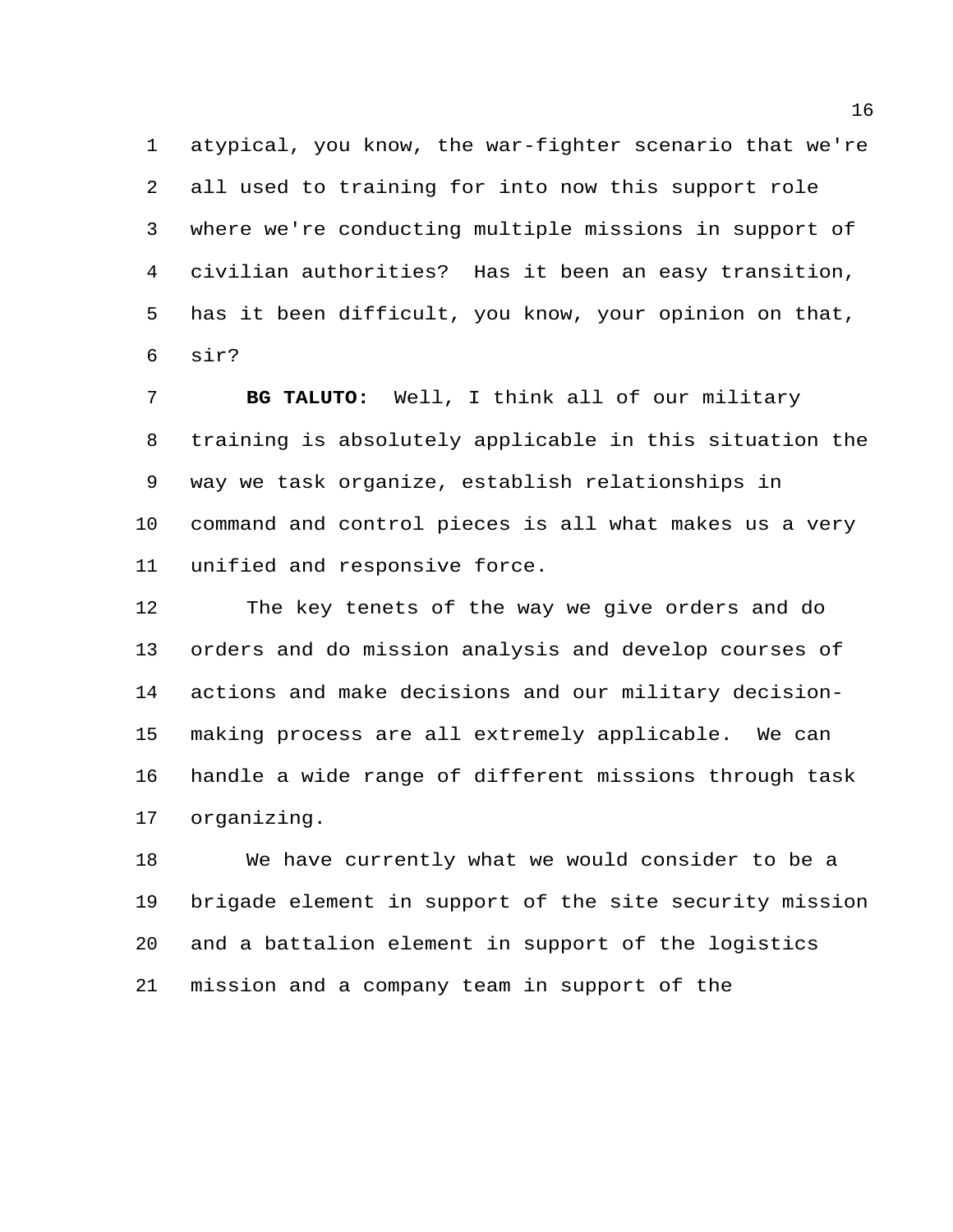credentialing mission all with a division headquarters main CP and rear CP to conduct sustainment of logistical operations.

 So this has not been -- it has not been difficult to accomplish the missions and using our military training and doctrine. Actually, the most difficult part is to integrate with the civilian agencies in a chaotic situation and really define what the mission requirements are and what the relationships are with the civilian.

 That is the most difficult part of the operation. But we could command and control a wide variety of missions that are well defined. As it is right now, I would consider that we're really only using about one-third of the division power on this exercise.

 **MAJ LANDY:** Do you feel that it's the strength of the Guard the fact that they have that ability to be members of the community and then to be able to step in having those built-in relationships already that this has made this truly a mission that the Guard was really kind of made to take care of?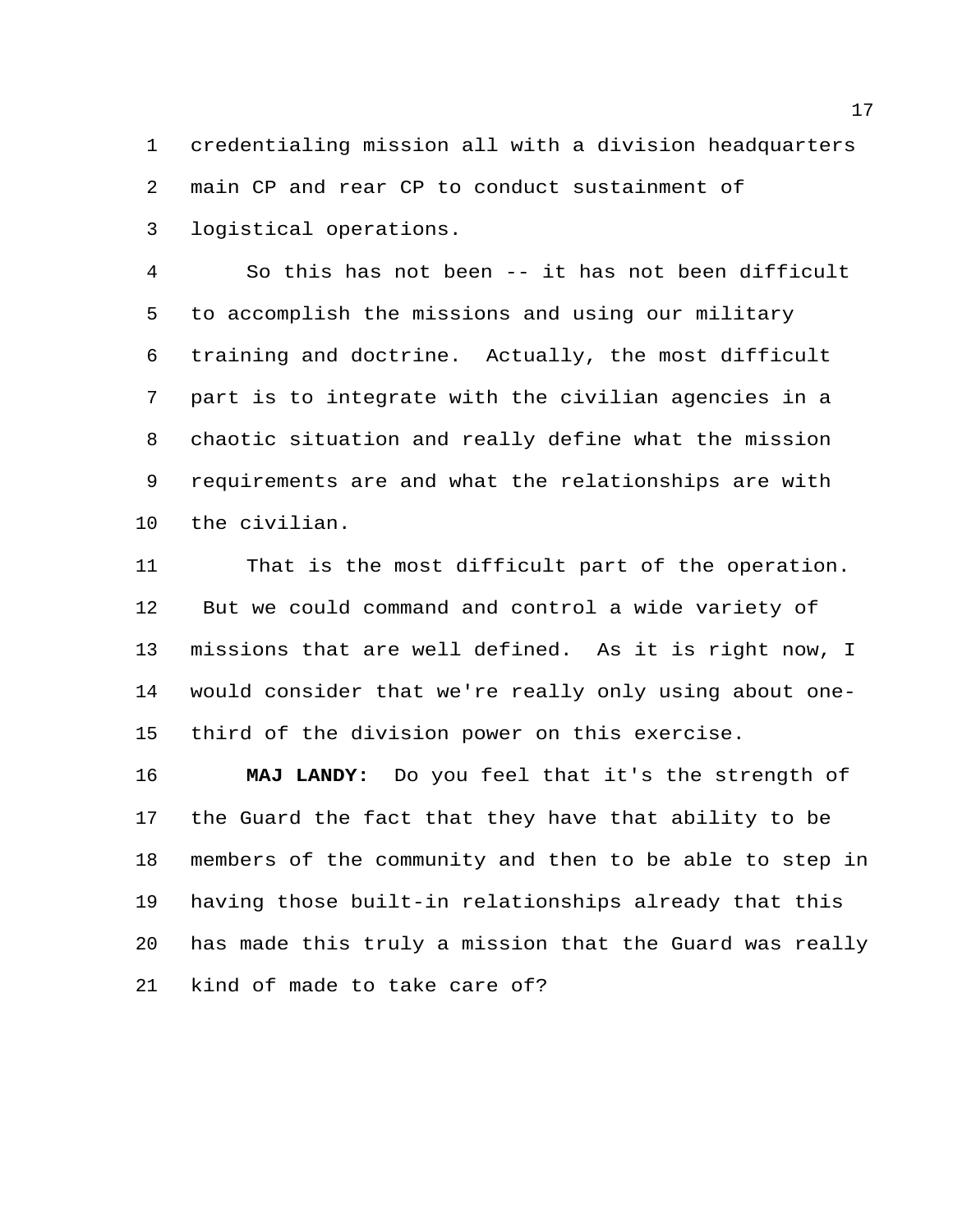**BG TALUTO:** Yes. I think these folks that stay in active-duty missions, whether they be natural disaster or in this case a man-made disaster and an act of war, is suited for the National Guard organization, in particular a combat organization like the division or the brigade.

 Our citizen soldiers can use their military training as I've outlined previously to apply in this situation. But then they also bring their civilian set of skills to the operation.

 We have several soldiers, air men, marines, et cetera in military uniforms that are police and law enforcement officers, master plumbers, electricians, medical workers, EMS people.

 These are all force multipliers for us. And it's easy for us to define the community and get into the community because we're part of the community. So this is a battlefield that is absolutely suited for the National Guard organization.

 **MAJ LANDY:** If there was something that you as the task force commander would have liked to have done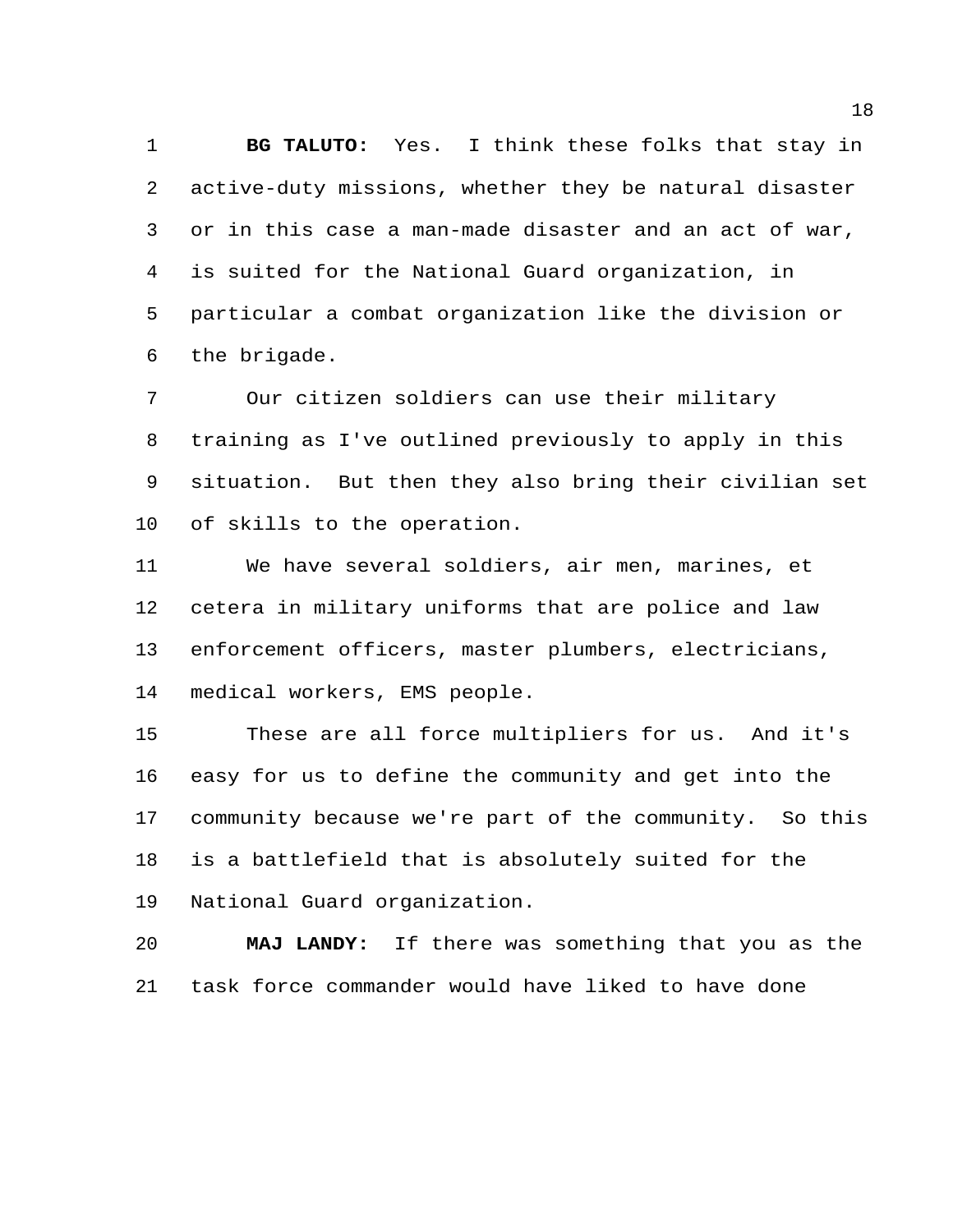better or gotten a better grasp on initially, what would that thing have been?

 **BG TALUTO:** Well, I think I would say I was not in charge of the operation from the September 11 timeframe on. I think that we could certainly learn a lesson in the initial response of we were very much in a rush to support the operation, which was understandable and which was necessary.

 However, we probably weren't as prepared as an organization to establish the proper command and control of our own force when we first got down here. We kind of hurriedly threw together a task force to be down here. We can do that a lot better.

 Although, when we entered the -- in this particular situation this was such a devastating attack, it caught everyone off guard and it was certainly a chaotic situation. So there wasn't probably anything that anybody could have done in this case to have anticipated the magnitude of this. But we could have probably figured out a better way to get into it in the early stages.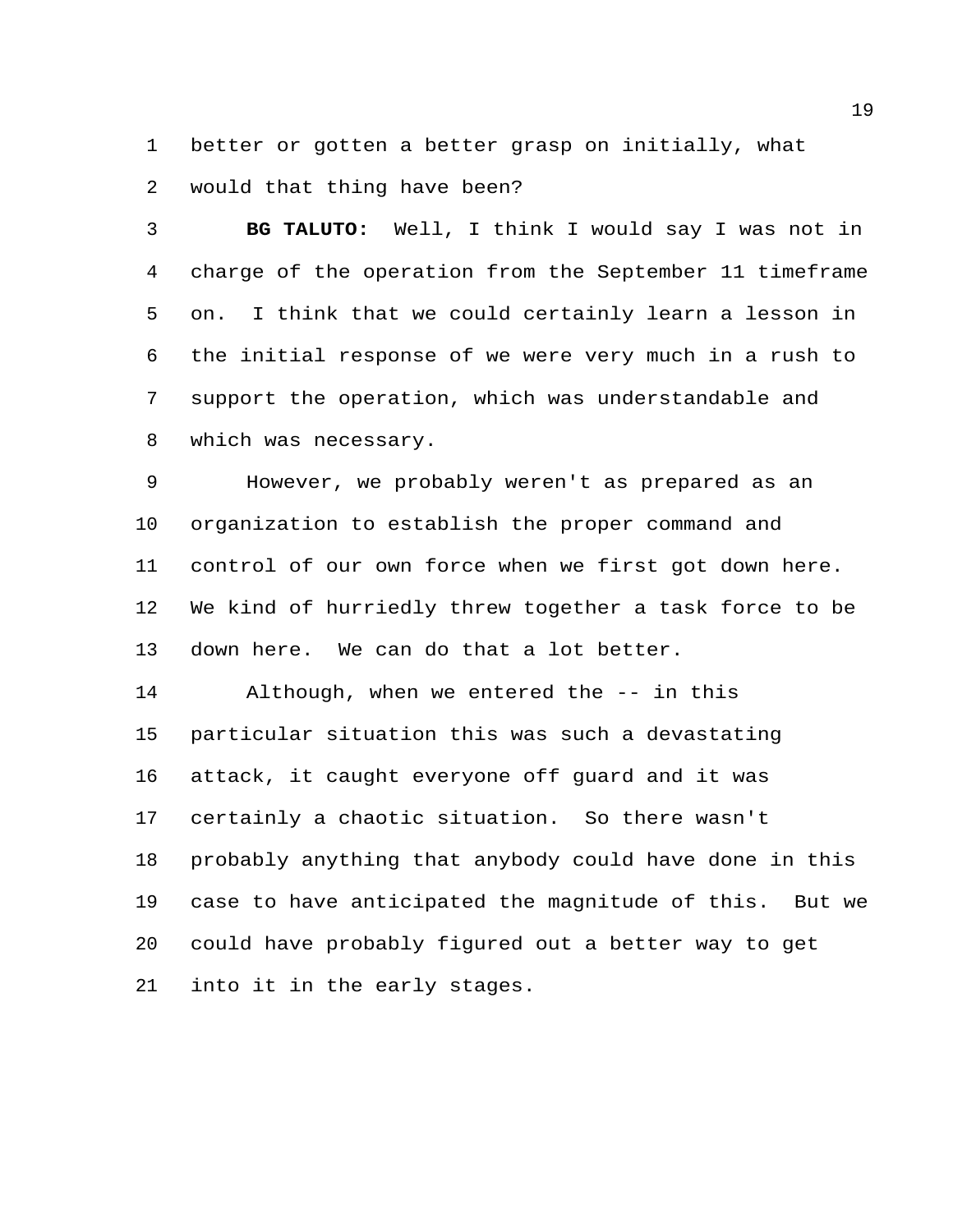To our credit, our state National Guard credit, we quickly improved on that situation as the time went on. So that's one thing we could have done better. I think we're all now going to become better prepared as far as making plans, task organizing for events, being equipped and trained to get into these operations from here on out.

 **MAJ LANDY:** Is there any item you'd like to address that you think is of importance to share? **BG TALUTO:** Well, I'd like to just probably reemphasize the fact that the National Guard Army Division is an excellent choice to be a candidate to conduct operations such as this because it brings that vast command and control structure and ability to sustain itself and sustain the operation.

 It also has the leader infrastructure to quickly learn and understand what the situation is on the ground. And we use our military training and doctrine that we learn in exercises like the battle command training program and the brigade battle command training programs to do this.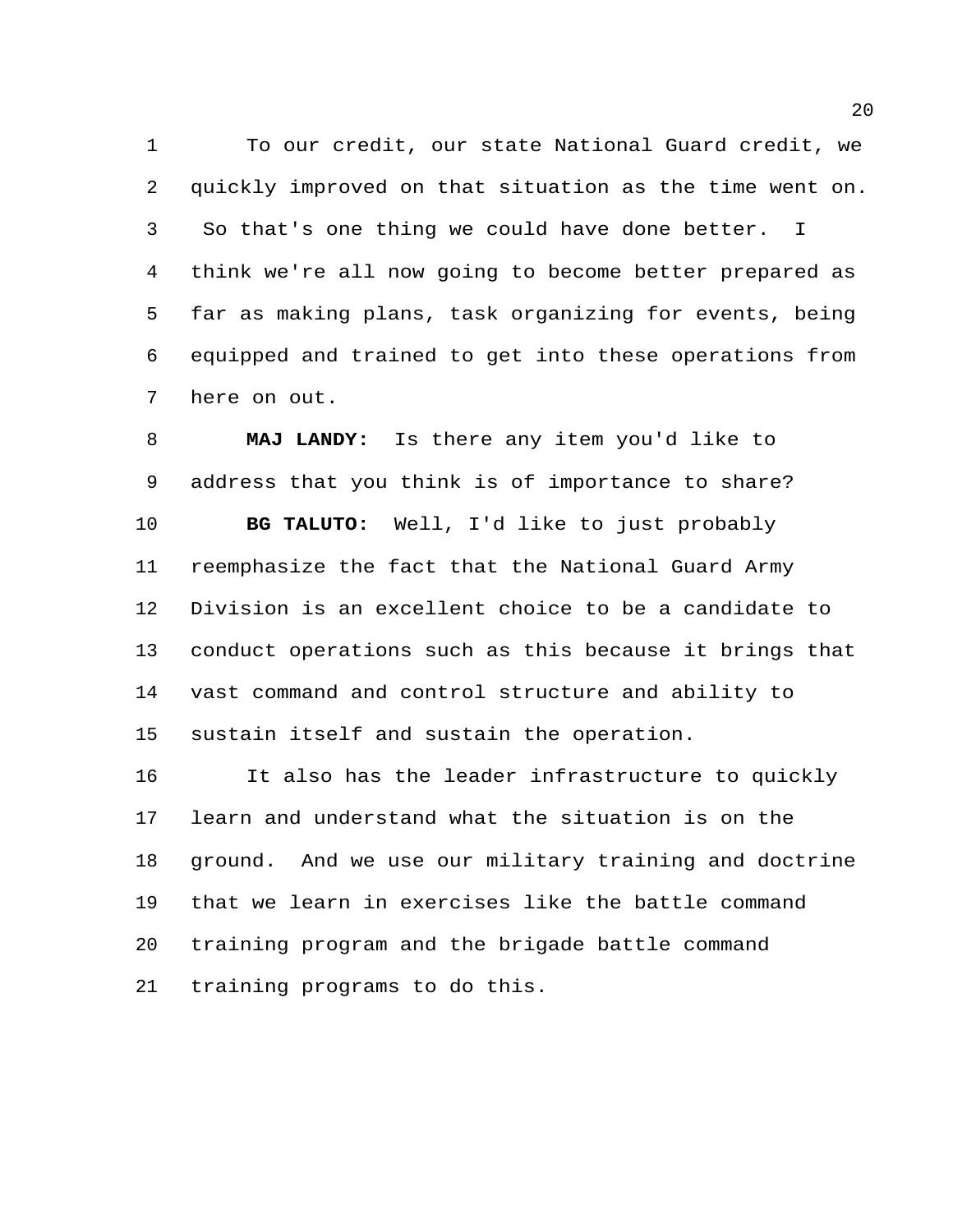So that certainly is applicable doctrine and applicable when applied and somewhat -- let's use the word "converted" to civilian terms. We have been able to conduct and learn training such as things like force protection, how to do that, how to do our own internal security, apply principles like unity and command, doing liaisoning, doing things that we would do in a peace-keeping scenario or even in a low-intensity conflict. And for that matter, even in a high- intensity conflict on a battlefield at some other place.

 So I just want -- as this unfolds in the future and we study homeland defense, I think our leaders are going to find that the National Guard combat organizations like divisions and brigades and battalions are key for command and control of the operation while other specialist fields like engineering, aviation, medical, transportation and service support operations are always certainly applicable in these missions but should be commanded and controlled by leaders that are trained in that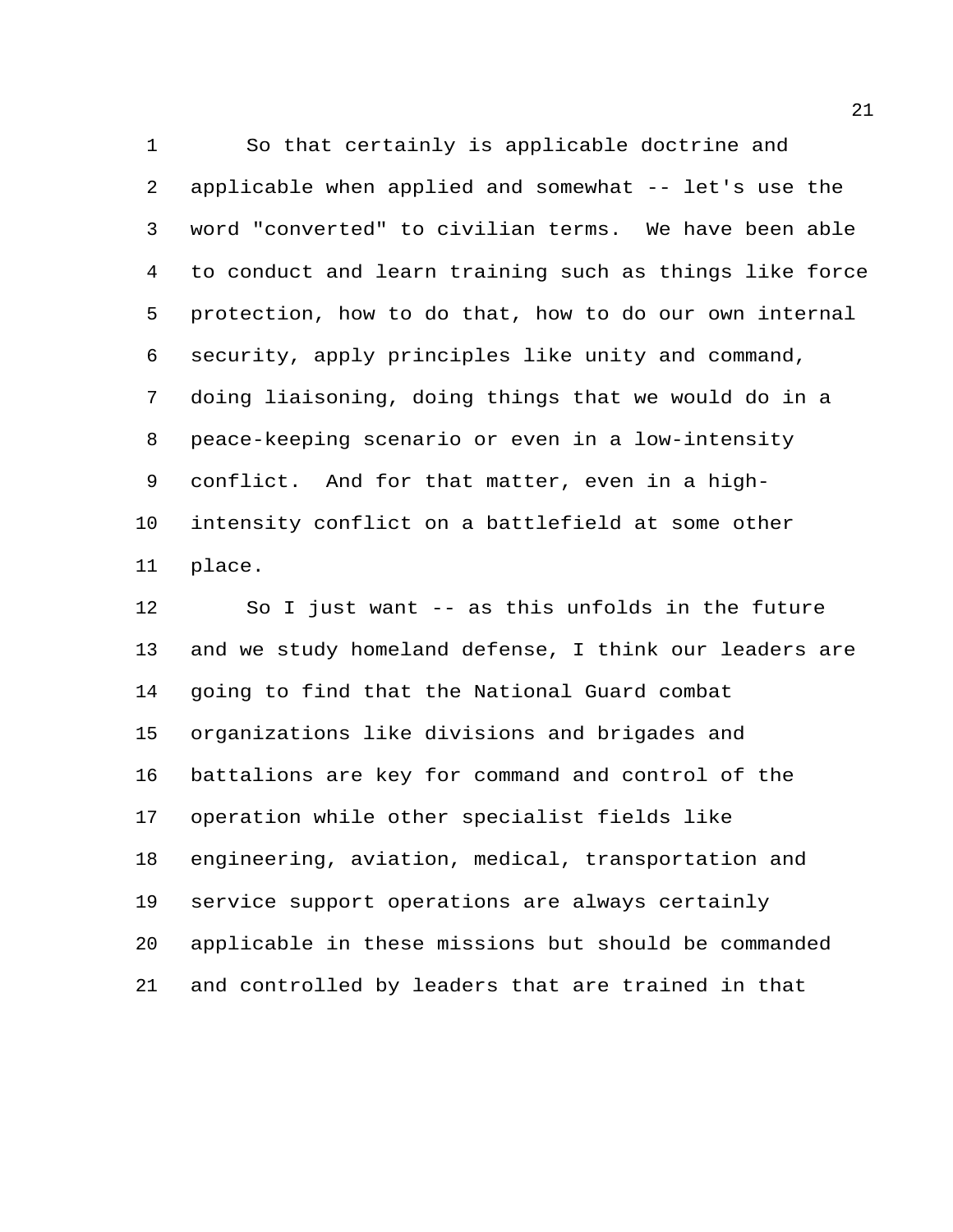military doctrine and in the military decision-making process.

 It is also important for us to understand that when we get into these things that while we can use our military training and doctrine and it certainly is applicable that we need to understand the civilian structure.

 For example, in the New York Police Department there is an organization, there are burroughs set up, police burroughs, precincts within those burroughs. There's a command structure and a leadership structure. When we're in support of them that's the structure we have to marry up to and we have to understand.

 If we were in support of the sanitization department or the police department or the Department of Environmental Protection, we would have to understand their organization early on so that we can get in support of it.

 And that is another key issue when we get into any kind of support to civil authorities. So I add that along with the other issue as a key point.